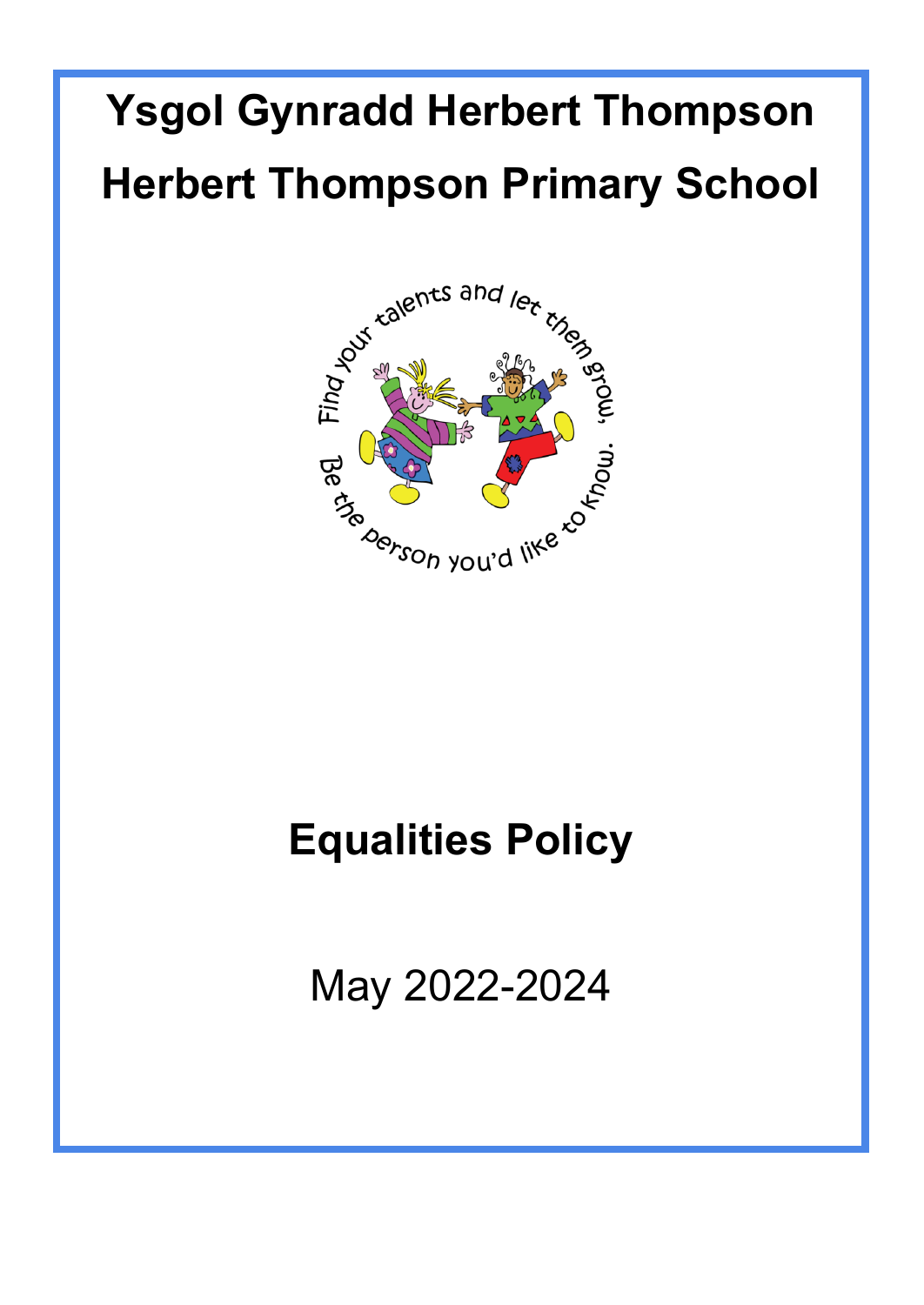#### **INTRODUCTION**

At Herbert Thompson Primary School, we believe it is important to promote a caring and supportive environment, where positive relationships are developed to enable all members of the school community to feel safe, secure and respected. We recognise that every child needs praise, support, recognition and affection to thrive in life.

In order to further develop community cohesion, we need to:

- Promote understanding and engagement between communities.
- Encourage all children and families to feel part of the wider community.
- Understand the needs and hopes of all our children.
- Tackle discrimination.
- Increase life opportunities for all.
- Ensure teaching and the curriculum explores and addresses issues of diversity.

#### *We are passionate about being a Rights Respecting School, we promote the values and principles of the United Nations Rights of the Child. This policy particularly promotes the following articles:*

#### *Article 2: The Convention applies to every child without discrimination, whatever their ethnicity, sex, religion, language, abilities or any other status, whatever they think or say, whatever their family background. Article 13: Your right to have information.*

This policy should be used alongside the Strategic Equalities Report, Equalities Plan and Accessibility Plan and also interlinks with broader school policies such as positive relationships, anti bullying, safeguarding, exclusions attendance etc. In addition to this, the Health and Well-being Area of Learning Experiences should be considered alongside this policy (Curriculum for Wales, 2022).

#### **VISION AND VALUES**

**Respect** is one of our core values as a school and it is very important to us that pupils and staff are treated with respect at all times. *We believe that we should listen to each other and treat others the way we would like to be treated; keeping hands, feet and unkind words to ourselves.*

Our school mission statement reflects these beliefs:

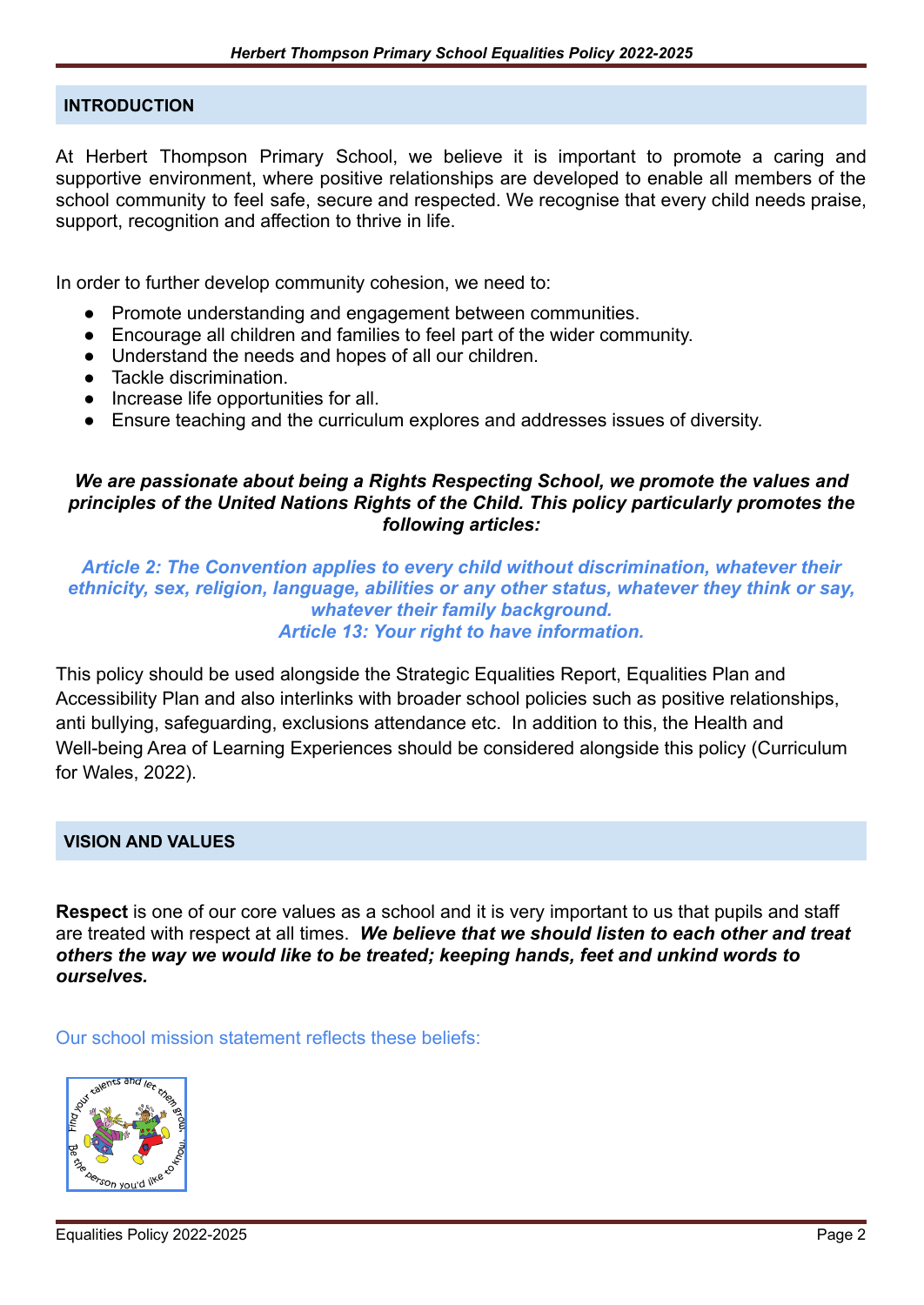Our school guidelines focus on children showing respect to themselves, all children, all adults and their surroundings and mending any relationships that are harmed.

Our vision for the future is based around the unwavering belief that our community will live with positive values and behaviours and have the aspirations and skills to live happy and successful futures**.**

#### **We have six core values that drive us and underpin all that we do:**

**Respect** - we listen to each other and treat everyone the way we would like to be treated; keeping hands, feet and unkind words to ourselves.

**Care** - we are helpful and considerate, showing kindness to others and looking after our surroundings.

**Security** - we look after each other and keep ourselves and others safe.

**Diversity** - we respect each other's differences and celebrate our uniqueness.

**Determination** - we try our best and never give up, even when things get tough.

**Achievement** - we challenge ourselves every day and work hard to achieve our goals.

Everyday we recite our values mantra and the children know our values well we always finish our mantra by reminding everyone of their own personal value:

**"I am loved. I am strong. I am important. I am special".**

#### **PROMOTING EQUALITY**

The overall objective of this policy is to provide a framework for the school to pursue its equality duties to eliminate unlawful discrimination and harassment: promote equality of opportunity; and promote good relations and positive attitudes between people of diverse backgrounds in all its activities. Through the Equality Policy, the school seeks to ensure that no member of the school community or any other person through their contact with the school receives less favourable treatment on any grounds which cannot be shown to be justified. This covers race, colour, nationality, ethnic or national origin, religion or beliefs, gender, martial status, responsibility for children other than dependants, disability, sexual orientation, gender reassignment, age, trade union or political activities, socio-economic background, where the person lives or spent convictions. The principles of this policy apply to all members of the extended school community – pupils, staff, governors, parents and community members.

#### **AIMS**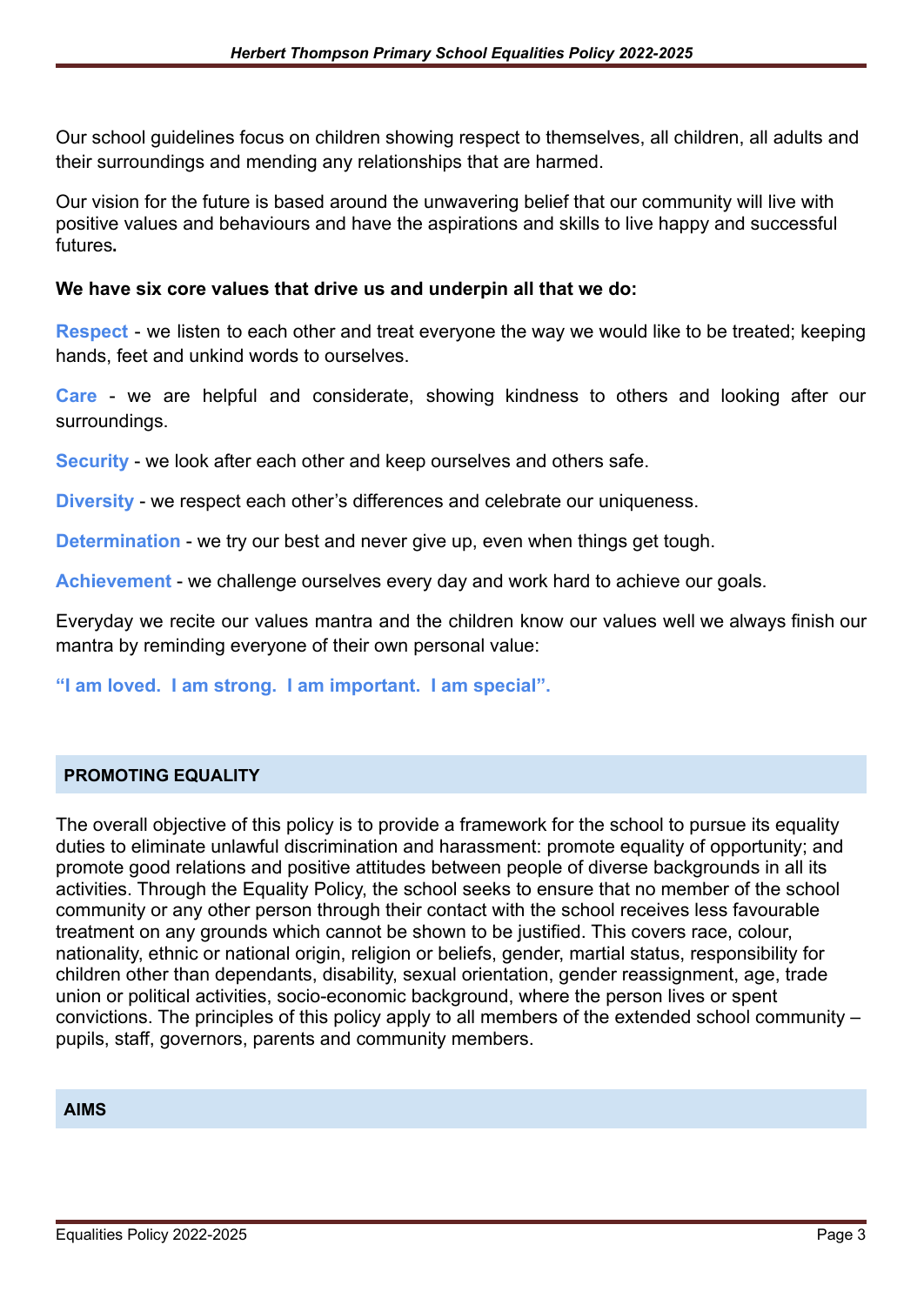As a school, we are always striving for the highest possible opportunities and experiences for all our learners. Staff have high expectations of all pupils and continually challenge them to be the best that they can be. The school recognises and values all forms of achievement. We will monitor and analyse pupil performance by ethnicity, gender, disability and special education need and take account of socioeconomic circumstances. Any disparities which are identified are addressed through targeted curriculum planning, teaching and support.

The Single Equality Act combines the existing equalities legislation. Primarily these are the Equal Pay Act of 1970, the Sex Discrimination Act 1975, the Race Relations Act of 1976, the Race Relations (Amendment) Act 2000, the Disability Discrimination Act 1995 and three major statutory instruments of recent years protecting discrimination in employment on grounds of religion or belief, sexual orientation and age. It also builds on the 2006 Equality Act which instigated the Equality and Human Rights Commission. The 2010 Act imposes equality duties in respect of each of the equality strands (now called protected characteristics).

#### **The protected characteristics are:**

- **● Age**
- **● Disability**
- **● Gender re-assignment**
- **● Marriage and civil Partnership**
- **● Pregnancy and maternity**
- **● Race**
- **● Religion or belief**
- **● Sex**
- **● Sexual orientation**

#### **Having due regard for advancing equality involves:**

Removing or minimising disadvantages suffered by people due to their protected characteristics Taking steps to meet the needs of people from protected groups where these are different from the needs of other people Encouraging people from protected groups to participate in public life or in other activities where their participation is disproportionately low.

#### **OBJECTIVES**

- To ensure that all learners have equal access to a rich, broad, balanced and relevant curriculum.
- To advance equality of opportunity by ensuring that teaching, learning and the curriculum promote equality, celebrate diversity and promote community cohesion by fostering good relations.
- To eliminate any discrimination, harassment and victimisation.
- To ensure that noone is unfairly or illegally disadvantaged as a consequence of their age, disability, gender, gender identity, sexual orientation, colour, race, ethnic or national origin, disability or religious beliefs.
- To recognise and celebrate diversity within our community whilst promoting community cohesion.
- To ensure that this policy is applied to all we do.
- To ensure that pupils and parents are fully involved in the provision made by the school.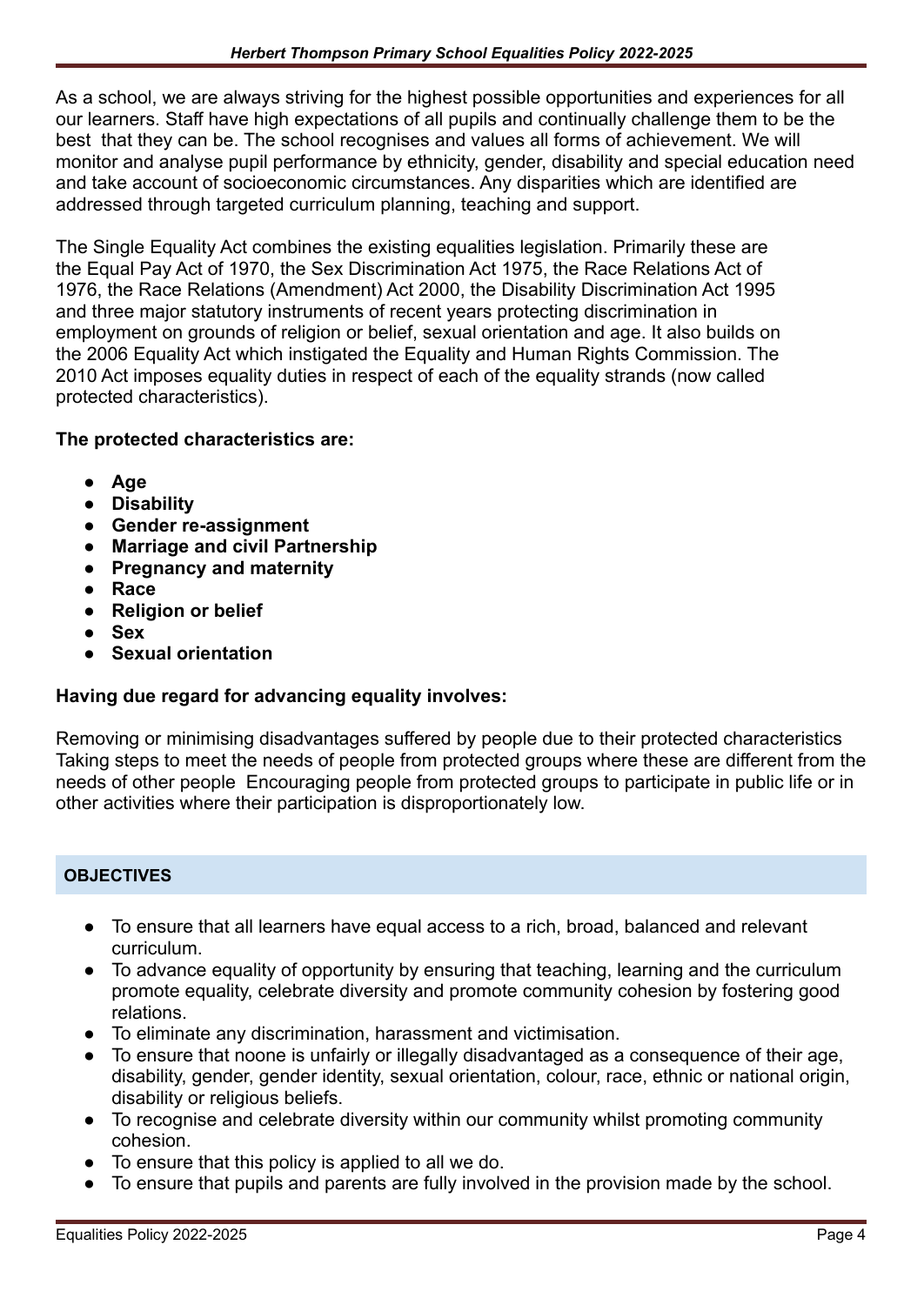● To ensure that within the school budget, adequate funding is provided to underpin this policy (as needed) and that intervention, positive and preventive action is funded where necessary.

#### **APPROACHES**

At Herbert Thompson Primary School, school staff demonstrate mutual respect between all members of the school community. There is a friendly and inclusive atmosphere which welcomes everyone to the school.

The school is also a recognised **School of Sanctuary** - a place where pupils and visitors can feel safe and welcome.

Everyone within the school community will challenge any type of discriminatory and/or bullying behaviour, e.g. through unwanted attentions (verbal or physical) and unwelcome or offensive remarks or suggestions. All pupils are encouraged to greet visitors to the school with friendliness and respect. The displays around the school are of a high quality and reflect diversity across all aspects of equal opportunity and are frequently monitored. Provision is made to cater for the spiritual needs of all the children through planning of assemblies, classroom based and externally based activities. We strive to achieve a cohesive community and expect that children respect one another and behave with respect to one another, and that their parents feel fully engaged in the school.

We aim to enhance a wider sense of community locally, as well as in the context of the U.K. and the World communities. We support the U.N. Convention on the Rights of the Child, the U.N. Convention on the Rights of People with Disabilities, and the Human Rights Act 1998. Through our policies and actions we undertake to ensure that every child and young person is healthy, safe, is able to enjoy and achieve in their learning experience, and is able to contribute to the wider community. We consider it prudent and sensible to maintain the practice of logging racist incidents and reporting them to the local authority. We monitor and log incidents that discriminate against children and young people or adults in our school with protected characteristics, e.g. homophobic bullying. We also monitor and log bullying incidents, particularly those directed towards those with Additional Learning Needs.

#### **OUTCOMES**

This policy will play an important part in the educational development of individual pupils. It will ensure that all pupils are treated equally and as favourably as others. The school will make all reasonable adjustments to promote equal opportunity and equal treatment of all members of the school community. We are committed to meeting the individual needs of each child and will take full account of their age, disability, gender, genderidentity, race, religion or belief and sexual orientation in accordance with the requirement of The Single Equality Act 2010.

Herbert Thompson Primary School is also committed to providing a working environment free from discrimination, bullying, harassment and victimisation. We aim to recruit an appropriately qualified workforce and establish a governing body that is representative of all sections of the community in order to respect and respond to the diverse needs of our population.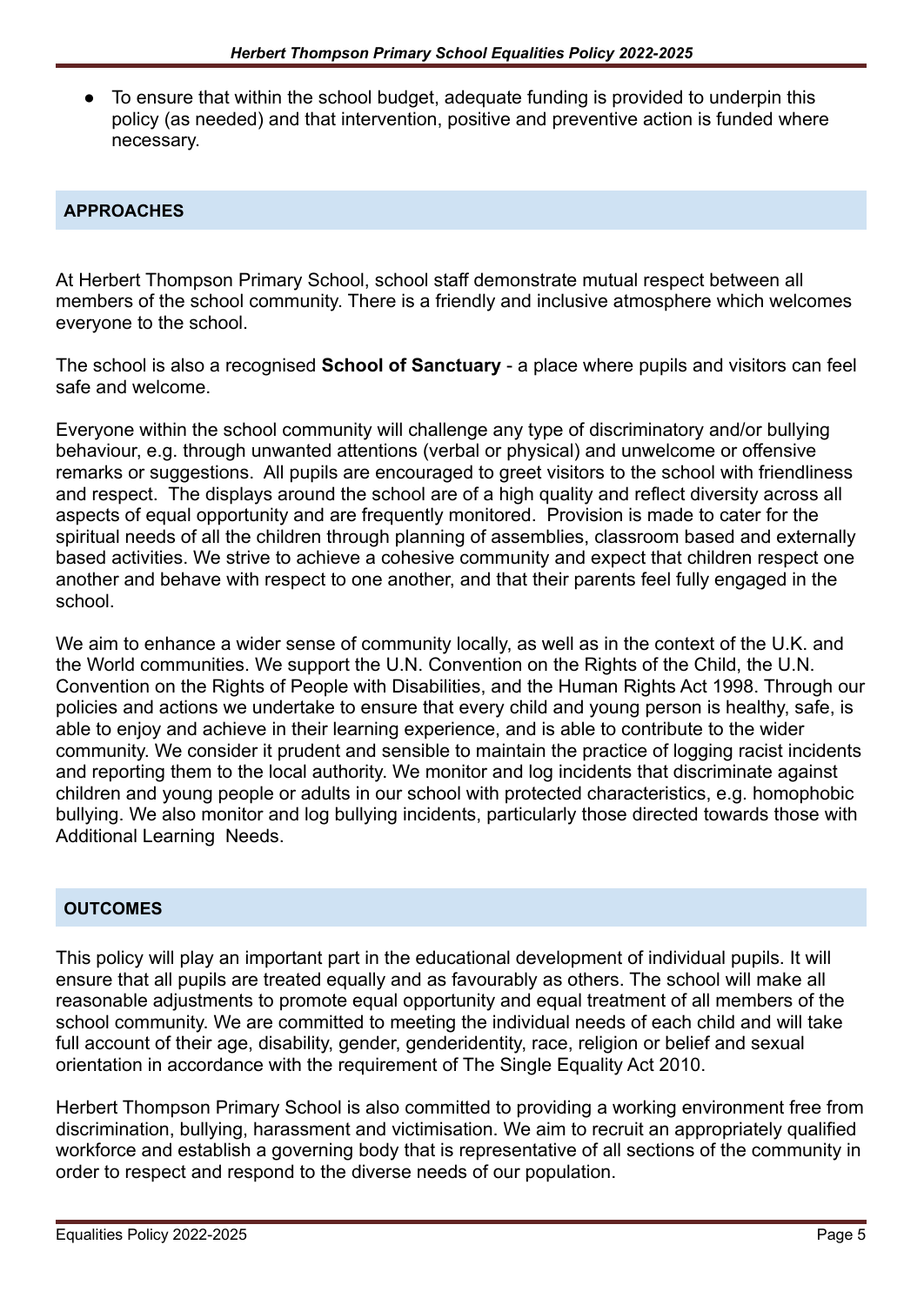#### **ROLES AND RESPONSIBILITIES**

The governing body will ensure that the school complies with statutory requirements in respect of this policy and action plan.

The Head Teacher is responsible for the implementation of this policy, and will ensure that staff are aware of their responsibilities, that they are given necessary training and support and report progress to the governing body. The Head Teacher has a day-to-day responsibility for co-ordinating the implementation of this policy.

Our staff will promote an inclusive and collaborative ethos in the school, challenge inappropriate language and behaviour, respond appropriately to incidents of discrimination and harassment, ensure appropriate support for children with additional needs and maintain a good level of awareness of equalities issues.

All members of the school community have a responsibility to treat each other with respect, to feel valued, and to speak out if they witness or are subject to any inappropriate language or behaviour.

Visitors to the school are expected to adhere to our commitment to equality.

#### **MONITORING AND EVALUATION**

We are an inclusive school, working towards greater equality in the whole school community. We use the curriculum and teaching to enhance the self esteem of all those it serves and to provide a learning environment in which each individual is encouraged to fulfil her or his potential. We make regular assessment of pupils' learning and use this information to track pupils' progress, as they move through the school. As part of this process, we regularly monitor the performance of different groups, to ensure that all groups of pupils are making the best possible progress. We use this information to adjust future teaching and learning plans, as necessary. Resources are available to support groups of pupils where the information suggests that progress is not as good as it should be. The governing body receives regular updates on pupil progress.

As well as monitoring pupil progress, we also regularly monitor a range of other information. This relates to:

- Attendance
- Exclusions and truancy
- Racism, disabilism, sexism, homophobia and all forms of bullying
- Parental involvement
- Participation in Extended Learning Opportunities

Our monitoring activities enable us to identify any differences in pupil performance and provide specific support as required, including pastoral support. This allows us to take appropriate action to meet the needs of specific groups in order to make necessary improvements.